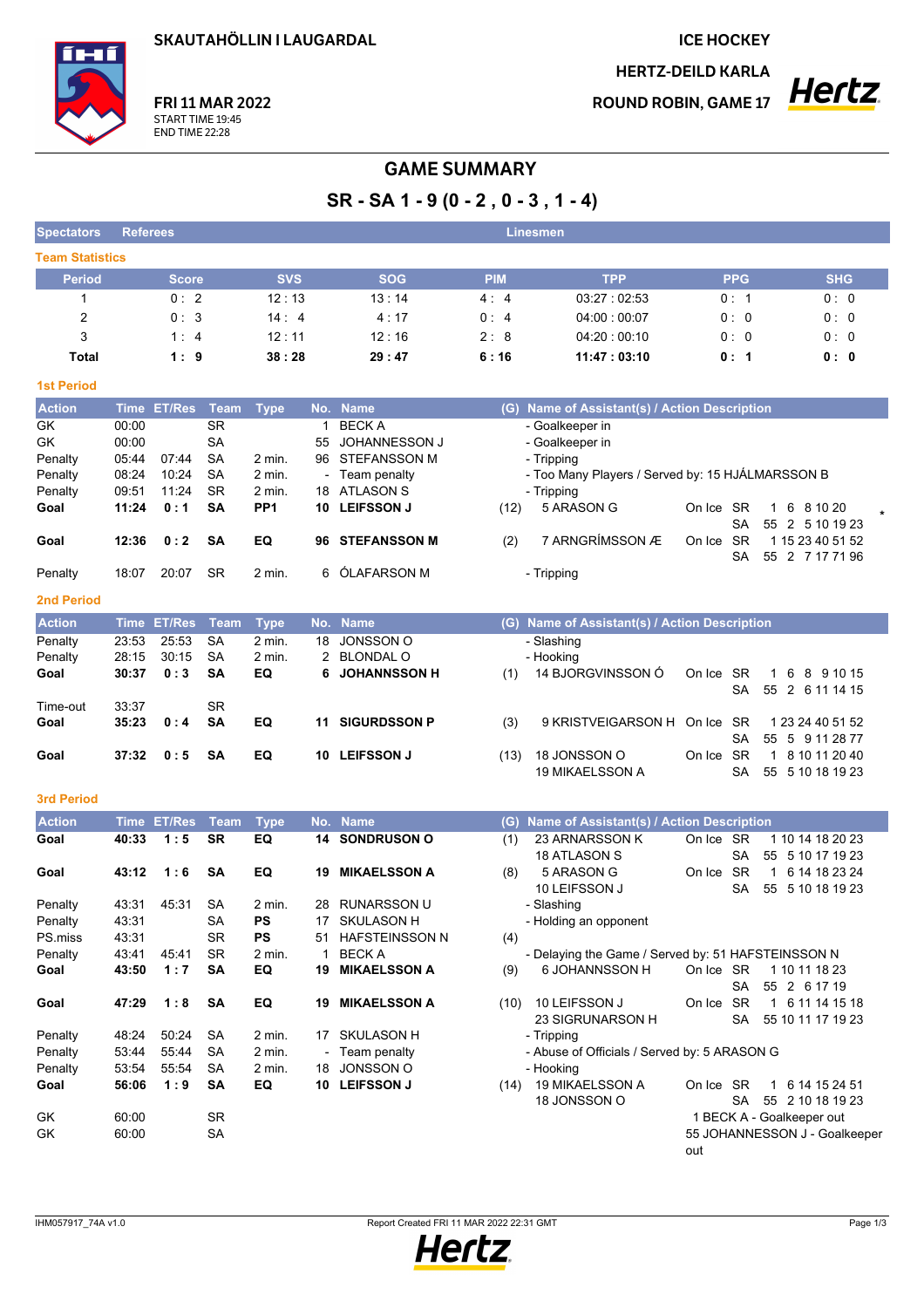SKAUTAHÖLLIN I LAUGARDAL

**FRI 11 MAR 2022** START TIME 19:45<br>END TIME 22:28

#### **ICE HOCKEY**

**HERTZ-DEILD KARLA ROUND ROBIN, GAME 17** 

# **Hertz**

#### **Goalkeeper Records**

#### $Team : SR - SR$

Team: SA - SA

| No. Name                 | <b>SOG</b> | <b>SVS</b> | <b>MIP</b> | No. Name                | <b>SOG</b> | <b>SVS</b> | MIP.  |
|--------------------------|------------|------------|------------|-------------------------|------------|------------|-------|
| BECK Aron                |            | 38         | 60:00      | 55 JOHANNESSON Jakob    | 29         | 28         | 60:00 |
| 31 THORODDSEN Gunnlaugur |            |            |            | 35 STEINGRIMSSON Robert |            |            |       |

#### **Game Statistics**

| Team: SR ()        |                            |              |                |             |             |    |                      |              |           |              |
|--------------------|----------------------------|--------------|----------------|-------------|-------------|----|----------------------|--------------|-----------|--------------|
| <b>Head Coach:</b> |                            |              |                |             |             |    | <b>Shots on Goal</b> |              |           |              |
| No. Pos.           | <b>Name</b>                | G            | A              | <b>PTS</b>  | <b>PIM</b>  |    | $\overline{2}$       | 3            | <b>TS</b> | $+/-$        |
| 12 D               | <b>MAACK Petur</b>         | $\Omega$     | 0              | 0           | 0           | 0  | 0                    | 0            | 0         | 0            |
| 18 F               | ATLASON Solvi +C           | 0            |                |             | 2           | 0  | 0                    | 0            | 0         | $-2$         |
| 20 F               | <b>OUTMA Jonathan</b>      | 0            | 0              | 0           | 0           | 0  | 0                    | 0            | 0         | $\mathbf 0$  |
| 23 F               | ARNARSSON Kari +A          | 0            | 1              |             | 0           | 0  | $\mathbf 0$          | 0            | 0         | $-3$         |
| 40 F               | <b>EGGERTSSON Thorgils</b> | $\mathbf 0$  | $\mathbf 0$    | $\mathbf 0$ | $\mathbf 0$ | 0  | $\mathbf 0$          | $\mathbf{0}$ | 0         | $-3$         |
| 9 F                | <b>ORONGAN Axel</b>        | 0            | 0              | 0           | 0           | 0  | 0                    | 0            | 0         | $-1$         |
| 14 D               | SONDRUSON Omar             |              | 0              |             | $\mathbf 0$ | 0  | $\mathbf 0$          |              |           | $-2$         |
| 15 D               | FRIDRIKSSON Styrmir        |              | $\mathbf 0$    | $\mathbf 0$ | $\mathbf 0$ | 0  | $\mathbf 0$          | 0            | 0         | $-4$         |
| 51 F               | <b>HAFSTEINSSON Niels</b>  | 0            | 0              | 0           | 0           | 0  | 0                    | 0            | 0         | $-3$<br>$-2$ |
| 52 F               | THORSTEINSSON Gunnlaugur   | $\Omega$     | $\pmb{0}$      | $\pmb{0}$   | $\pmb{0}$   | 0  | $\mathbf 0$          | $\mathbf{0}$ | 0         |              |
| 6 D                | ÓLAFARSON Markús           | 0            | 0              | 0           | 2           | 0  | 0                    | 0            | 0         | $-4$         |
| 7 D                | <b>OLGEIRSSON Benedikt</b> | 0            | 0              | $\mathbf 0$ | 0           | 0  | 0                    | 0            | 0         | $\mathbf 0$  |
| 10 F               | SIGURDARSON Bjorn          | 0            | 0              | 0           | 0           | 0  | $\mathbf 0$          | 0            | 0         | $-2$         |
| 11 D               | MAACK Styrmir +A           | 0            | $\pmb{0}$      | $\mathbf 0$ | $\pmb{0}$   | 0  | $\mathbf 0$          | 0            | 0         | $-3$         |
| 53 F               | <b>MAGNUSSON Daniel</b>    | 0            | 0              | $\mathbf 0$ | 0           | 0  | 0                    | $\mathbf{0}$ | 0         | $\mathbf 0$  |
| 8 F                | <b>SIGURDSSON Robbie</b>   | 0            | 0              | 0           | 0           | 0  | 0                    | 0            | 0         | $-2$         |
| 24 F               | <b>STEINSEN Arnar</b>      | $\mathbf{0}$ | $\mathbf 0$    | $\mathbf 0$ | $\pmb{0}$   | 0  | $\mathbf 0$          | $\mathbf{0}$ | $\Omega$  | $-3$         |
| 115 F              | <b>MARK Skot</b>           | 0            | 0              | 0           | 0           | 13 | 4                    | 12           | 29        | 0            |
| 1 GK               | <b>BECK Aron</b>           | 0            | 0              | 0           | 2           | 0  | 0                    | 0            | 0         |              |
| 31 GK              | THORODDSEN Gunnlaugur      | 0            | 0              | 0           | 0           | 0  | 0                    | $\mathbf 0$  | 0         |              |
| Total              |                            | 1            | $\overline{2}$ | 3           | 6           | 13 | 4                    | 12           | 29        |              |

Team : SA ()

| <b>Head Coach:</b> |                             |                |                |                         |                |             | Shots on Goal  |              |           |       |
|--------------------|-----------------------------|----------------|----------------|-------------------------|----------------|-------------|----------------|--------------|-----------|-------|
| No. Pos.           | <b>Name</b>                 | G              | A              | <b>PTS</b>              | <b>PIM</b>     |             | $\overline{2}$ | 3            | <b>TS</b> | $+/-$ |
| 2 D                | <b>BLONDAL Orri</b>         | $\Omega$       | 0              | 0                       | 2              | $\Omega$    | $\Omega$       | 0            | 0         | $+4$  |
| 10 F               | LEIFSSON Johann +A          | 3              | 2              | 5                       | 0              |             |                |              | 3         | $+3$  |
| 18 D               | <b>JONSSON Ormur</b>        | 0              | $\overline{c}$ | $\overline{\mathbf{c}}$ | 4              | 0           | 0              | 0            | $\Omega$  | $+3$  |
| 19 F               | MIKAELSSON Andri +C         | 3              | $\overline{2}$ | 5                       | $\mathbf 0$    | $\mathbf 0$ | 0              | 3            | 3         | $+4$  |
| 23 F               | SIGRUNARSON Hafthor         | $\mathbf 0$    |                |                         | $\mathbf 0$    | 0           | $\Omega$       | $\Omega$     | 0         | $+3$  |
| 5 D                | <b>ARASON Gunnar</b>        | 0              | 2              | 2                       | 0              | 0           | 0              | $\mathbf{0}$ | 0         | $+2$  |
| $\mathsf{F}$<br>9  | KRISTVEIGARSON Heidar +A    | $\Omega$       | 1              |                         | $\mathbf 0$    | $\mathbf 0$ | 0              | 0            | $\Omega$  | $+1$  |
| 17 D               | <b>SKULASON Halldor</b>     | 0              | 0              | 0                       | $\mathbf{2}$   | $\mathbf 0$ | 0              | 0            | $\Omega$  | $+2$  |
| 28 F               | <b>RUNARSSON Unnar</b>      | $\mathbf{0}$   | 0              | 0                       | $\mathbf{2}$   | $\pmb{0}$   | 0              | $\Omega$     | $\Omega$  | $+1$  |
| 77 F               | <b>GULAY Derric</b>         | $\mathbf 0$    | 0              | 0                       | $\mathbf 0$    | 0           | $\mathbf 0$    | $\Omega$     | $\Omega$  | $+1$  |
| 6 F                | JOHANNSSON Heidar           |                | 1              | 2                       | 0              | 0           |                | 0            |           | $+2$  |
| 11 D               | <b>SIGURDSSON Petur</b>     |                | 0              |                         | $\mathbf 0$    | $\mathbf 0$ |                | 0            |           | $+3$  |
| 14 F               | <b>BJORGVINSSON Ólafur</b>  | 0              | 1              |                         | $\mathbf 0$    | $\mathbf 0$ | 0              | 0            | 0         | $+1$  |
| 15 F               | <b>HJÁLMARSSON Baltasar</b> | $\mathbf 0$    | 0              | 0                       | $\mathbf 0$    | 0           | $\Omega$       | $\Omega$     | $\Omega$  | $+1$  |
| 7 F                | ARNGRÍMSSON Ævar            | 0              |                |                         | 0              | 0           | 0              | 0            | 0         | $+1$  |
| 71 F               | <b>GUNNARSSON Bjartur</b>   | 0              | 0              | 0                       | 0              | 0           | 0              | 0            | $\Omega$  | $+1$  |
| 96 F               | <b>STEFANSSON Matthias</b>  | $\overline{ }$ | $\mathbf{0}$   | 1                       | $\overline{2}$ | 1           | $\Omega$       | $\Omega$     |           | $+1$  |
| 115 F              | <b>MARK Skot</b>            | 0              | 0              | 0                       | 0              | 14          | 17             | 16           | 47        | 0     |
| 35 GK              | <b>STEINGRIMSSON Robert</b> | 0              | 0              | 0                       | 0              | 0           | 0              | 0            | 0         |       |
| 55 GK              | JOHANNESSON Jakob           | 0              | $\mathbf 0$    | 0                       | 0              | $\mathbf 0$ | $\mathbf 0$    | 0            | 0         |       |
| Total              |                             | 9              | 13             | 22                      | 12             | 14          | 17             | 16           | 47        |       |

IHM057917\_74A v1.0